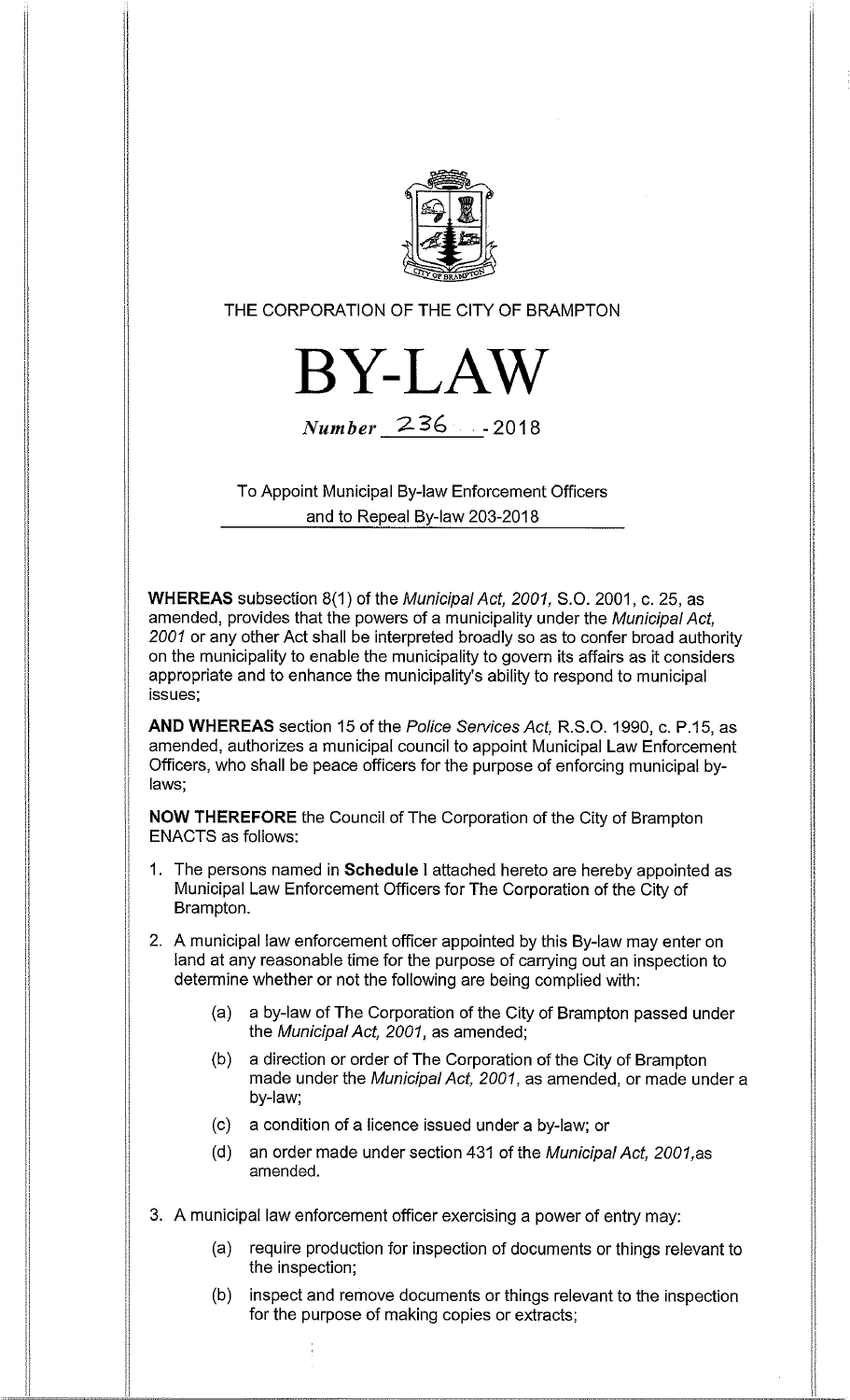- (c) require information from any person concerning a matter related to the inspection; and
- (d) alone or in conjunction with a person possessing special or expert knowledge, make examinations or take tests, samples or photographs necessary for the purposes of the inspection.
- 4. Subject to section 5, this By-law prevails to the extent of any conflict between this By-law and any other by-law of The Corporation of the City of Brampton.
- 5. This by-law does not restrict any rights conferred by the Municipal Act, 2001, as amended, or any other Act or regulation, respecting entry to land.
- 6. By-law 203-2018 is hereby repealed.

READ a FIRST, SECOND and THIRD TIME and PASSED in Open Council this 12<sup>th</sup> day of December, 2018.

| Approved as to<br>form.    |                       |
|----------------------------|-----------------------|
| 11/Dec/2018                |                       |
| Diana Soos                 |                       |
| Diana Soos                 | Patrick Brown, Mayor  |
|                            |                       |
| Approved as to<br>content. | -55                   |
| 11/Dec/2018                |                       |
| Paul Morrison              |                       |
| Paul Morrison              | Peter Fay, City Clerk |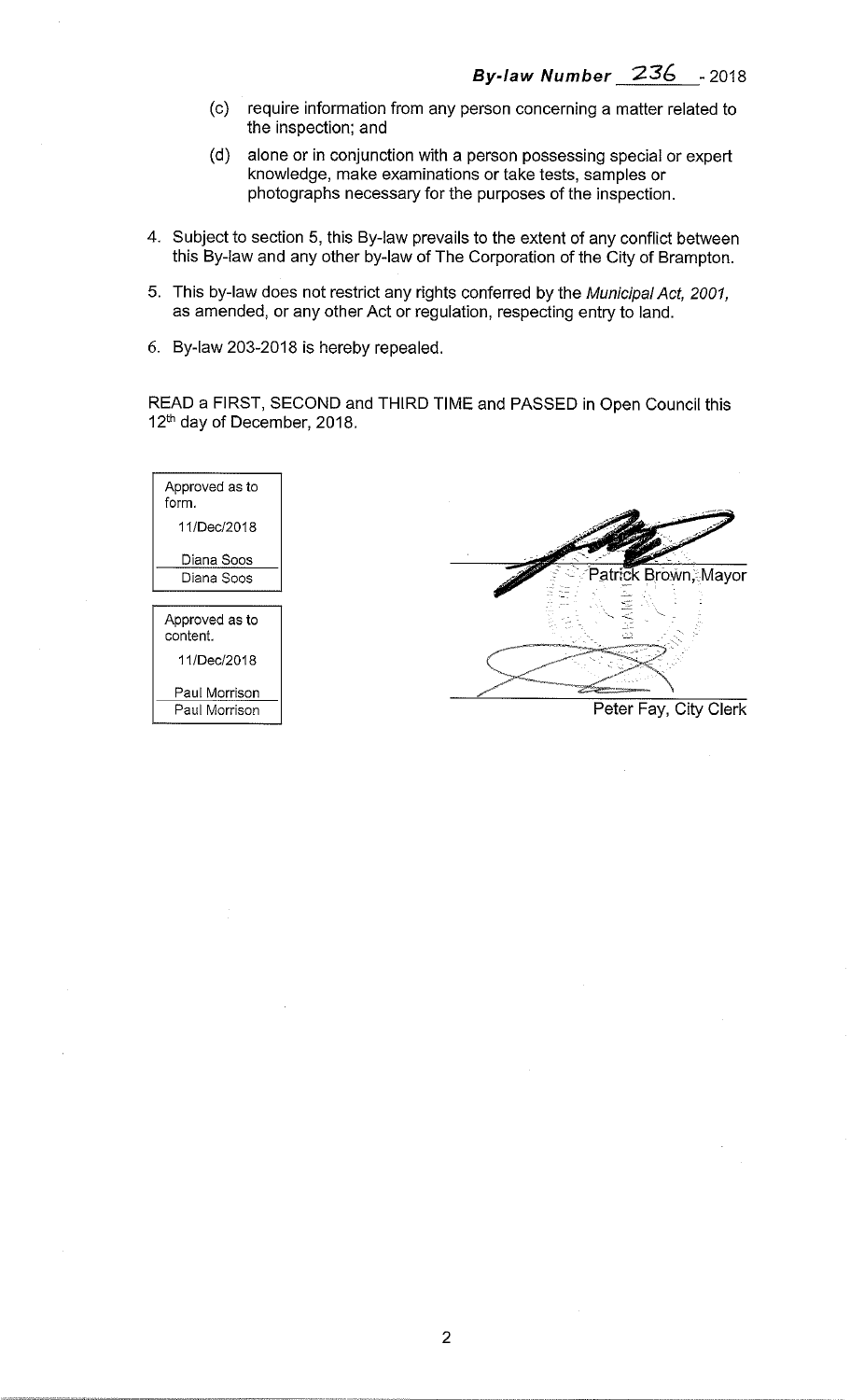## SCHEDULE I TO BY-LAW 236 - 2018

## MUNICIPAL LAW ENFORCEMENT OFFICERS

Anderson, Kristie Armonas, Adam Avbar, John Azeem, Aziz Belyntsev, Nikolai Bisson, James Bolton, James Brar, Gurpreet Brown, Marco Brown, Steve Bryson, Peter Cabral, Chelsea Capobianco, Michael Chudoba, Paul Clune, Anthony Couto, Leonor Dang, Mohit De Schryver, Denise Dhillon, Narinder Dixon, Omar Dollimore, Phillip Dosanjh, Gurprit Drope, Graham Edwin, Erin Foster, Brian Frigault, Shawn Garcia, Emanuel Gobeo, Brent Goddard, Catherine Grasby, Kim Grech, Frank Harm, Victor Holmes, Todd lacobucci, Sarah Iliev, Konstantin Jardine, Hayley Josey, Luanne Kainth, Sukhpreet Kasiulewicz, Mario Keyes, Shane Kitto, Shawn Kornfehl, James Labelle, Jeff Labelle, Michelle Lindegaard, Kevin MacLeod, Robert Maurice, Jean-Pierre McMillan, W. Roy Mohammed, Richard Morrison, Paul Mulick, Michael Myers, Brian Myers, Jimmy Parhar, Mohinder Payton, Rory

Phelan, Patricia Polera, Michael Francis Prewal, Kuljeet Pytel, Kim Raposo, Christopher Roman, Bradley Russell, Jeff Sander, Allyson Santos, Sandra Sensicle, Christian Siciliano, Derek Singzon, Philip Smiley, David Smith, Kyle Tatla, Vic Toofunny, Virendra Tozer, Jordan VanBelkom, Roberta Viana, Mark Walker, Dwayne Walsh, Sandra Ward, Lindsay Waterfield, Mathew Waterfield, Sabrina Watson, Kevin Wemekemp, Andrew Wyner, Michael